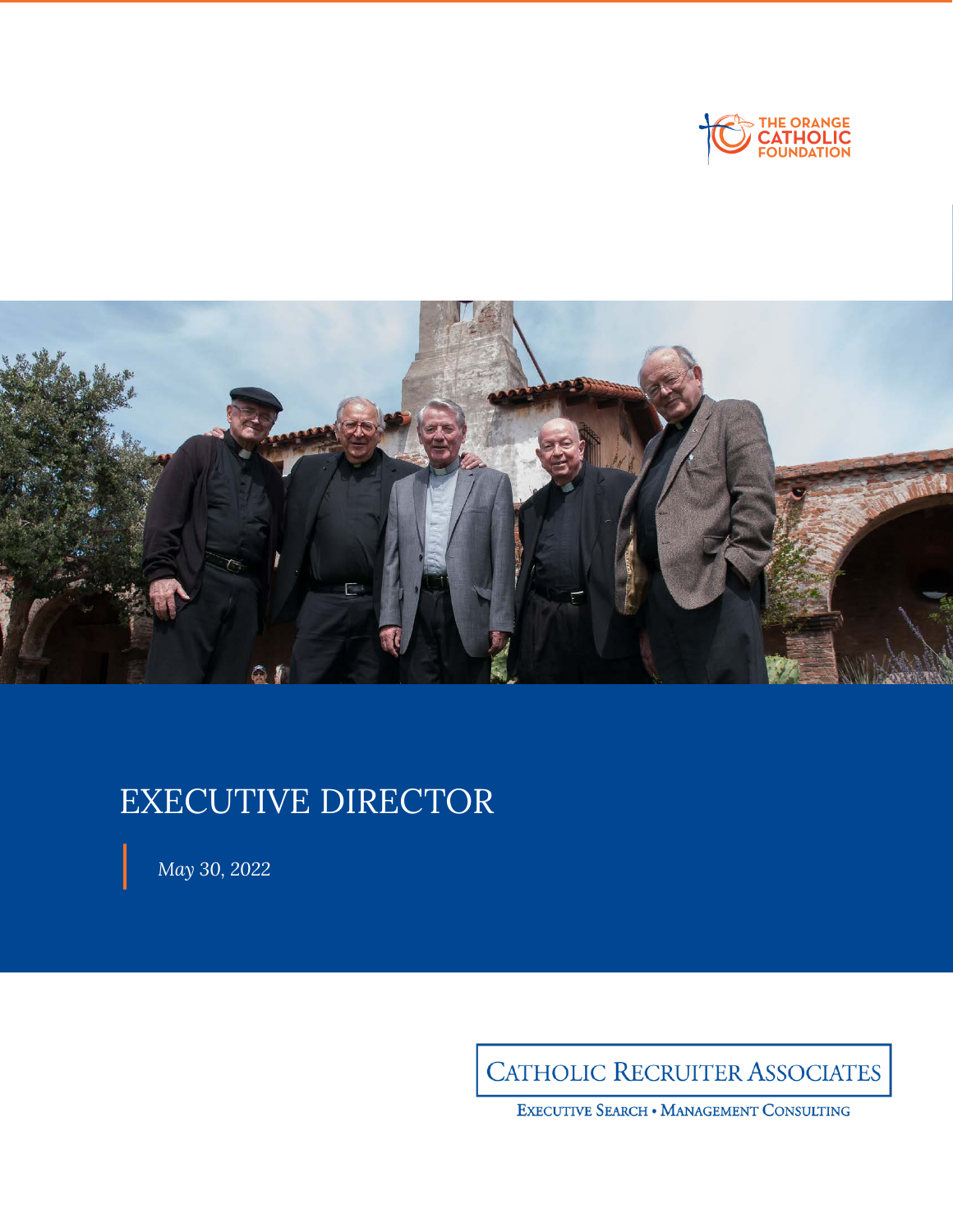

## BACKGROUND

The Executive Director of The Orange County Catholic Foundation is responsible for overseeing the growth, stability and fiduciary management of this \$100 million Catholic philanthropic organization. The Foundation's primary function is to raise funds to support Catholic parishes, schools and ministries served by the Diocese of Orange, the twelfth largest Catholic diocese in the United States. The Foundation raises funds for specific needs such as priests' retirement and special projects such as those on the Christ Cathedral campus. The Foundation holds large fund-raising events, such as the Conference on Business and Ethics, develops major gifts, promotes planned giving, manages endowments and administers a variety of funds including Scholarship Funds and Donor Advised Funds.

**Position:** Executive Director of the Orange County Catholic Foundation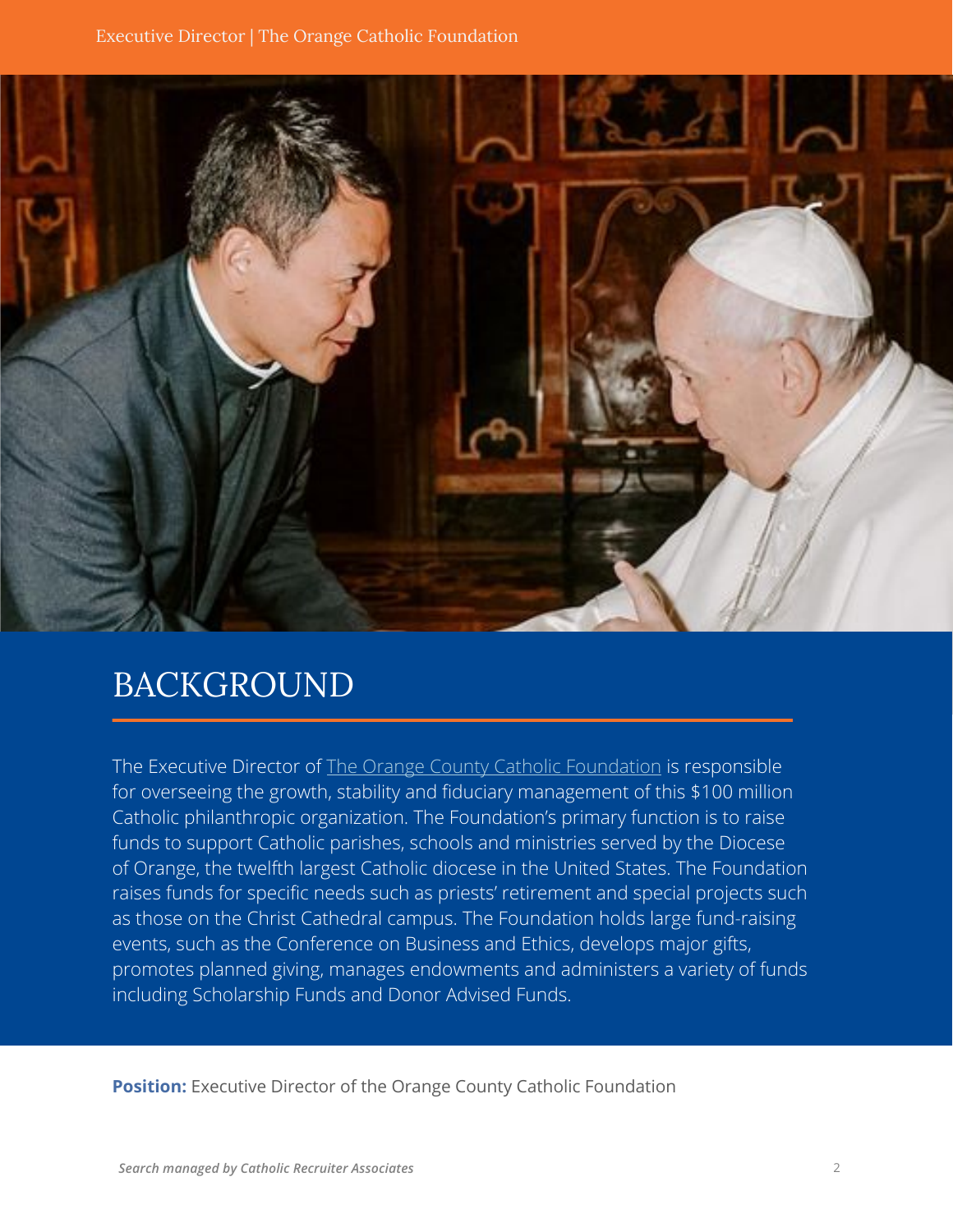### Duties and Responsibilities

#### Executive Leadership

- Implements strategic direction as provided by the board of directors of the Foundation. Demonstrates visionary and inspiring leadership that is transparent and empowering.
- Oversees the implementation and achievement of the Foundation's strategic plan. Reports on plan results and recommends tactical action steps to achieve the plan.
- Manages and motivates the Foundation's professional staff to meet clear goals and objectives and excel at their responsibilities and performance. Achieves a high level of staff morale.

#### Management and Administration

- Oversees the daily operations of the Foundation. Builds and manages a strong team of employees.
- Develops, for board approval, the annual budget with specific goals, objectives and action plans.
- Working with the Chief Financial Officer, ensures:
	- o Finances are managed within budget
	- o The annual audit is performed on schedule and any recommendations from the auditors are implemented promptly.
	- o All reporting is accurate, timely and intelligible.
	- o All books and records of the organization are maintained current, with transparency and accuracy.
	- o Any potential risks are identified and communicated promptly to the board.

#### Development and Fundraising

- In conjunction with the Director of Development acts as a resource to guide donors to opportunities which reflect their personal goals for philanthropy.
- Ensures planned giving, capital campaigns, donor relations, grant solicitation and all other aspects of fundraising are managed effectively. Sets specific goals and objectives for each activity.
- Oversees events such as the Conference on Business and Ethics and the Annual Gala. Acts to ensure they are planned and executed according to sound business principles and approved budgets.

#### Communications and External Relations

- Serves as the chief spokesperson of the organization.
- Manages all aspects of the Foundation's marketing and public relations, both internally and externally. Implements digital marketing initiatives.
- Cultivates, develops and maintains excellent relationships with the leadership of the Diocese of Orange including all of its parishes, centers, schools and ministries.
- Assists pastors and builds relationships with them to enhance fundraising and development efforts.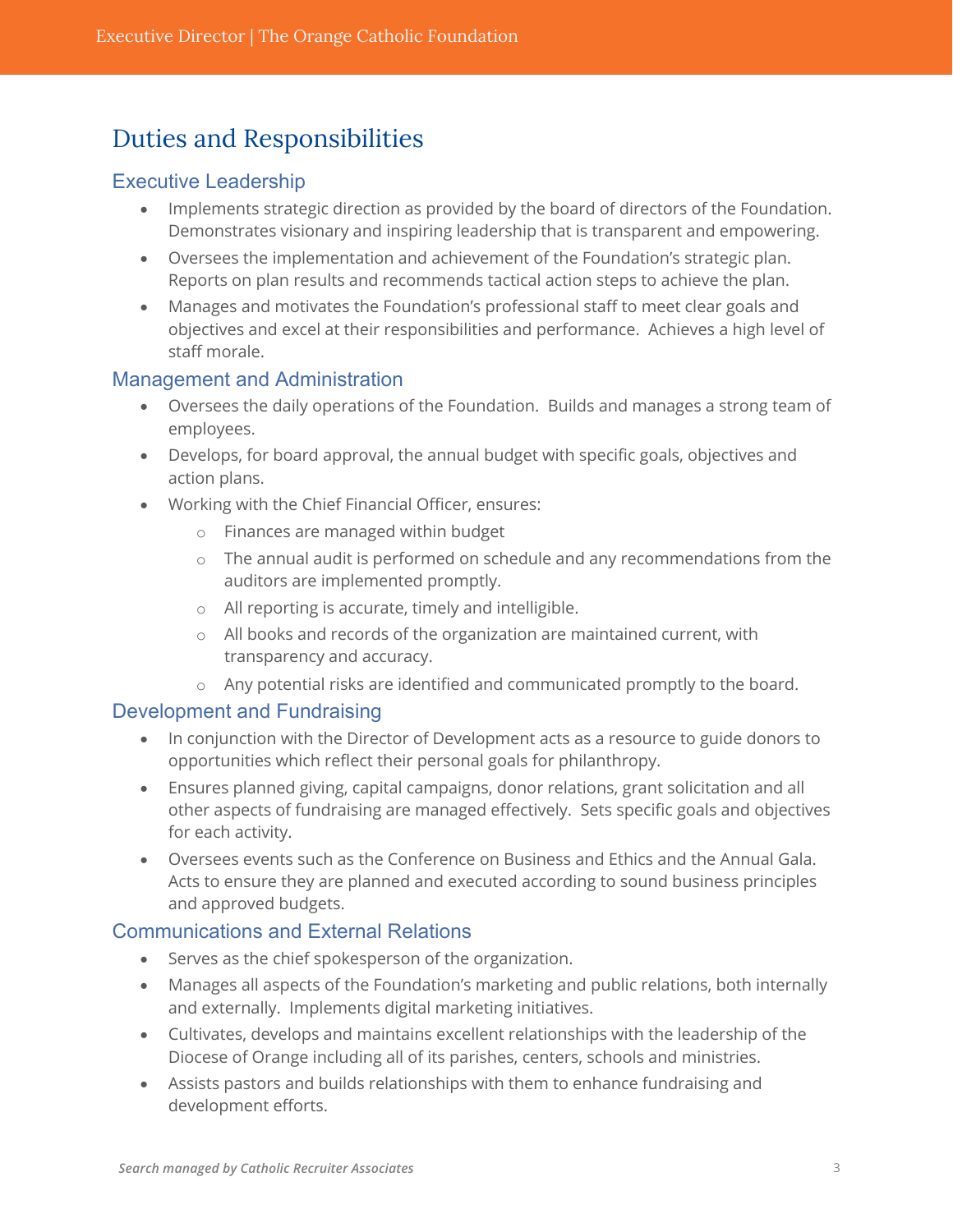- Ensures high visibility to prospects and the public to build interest in philanthropy.
- Works closely with the diocesan communication office to help ensure strong visibility for the foundation and communication of its message.
- Presents and promotes the organization in a consistently positive, professional manner.

#### Board Governance

- Works closely and openly with the board and its committees, ensuring ongoing communication of risks, issues and successes. Provides timely reports and updates on current work, project timelines and project and organizational progress.
- Acts to enhance and strengthen board relationships.
- Implements all board approved policies and procedures. Builds support for the team concerning board decisions.
- Ensures that the organization's bylaws, policies and procedures are consistently adhered to.

### Personal Characteristics

- An active, practicing Catholic who has a real calling to promote the:
	- o Mission of the Foundation: *"The Orange Catholic Foundation serves the Roman Catholic community of Orange County through philanthropy and stewarding funds to protect and support ministries which further our beliefs and values in loving service to God"*
	- o Mission of the Diocese of Orange *"Go therefore and make disciples of all nations, baptizing them in the name of the Father and of the Son and of the Holy Spirit and teaching them to obey everything that I have commanded you."*
- s a skilled manager who leads by example, delegates effectively and has a demonstrated record of success in achieving results.
- Can become the face of the Foundation in the Orange County community
- Previous C suite responsibility for a not for profit or related self-funding organization
- Advanced degree in Marketing, Communications and/or Finance preferred
- Is skilled at maintaining strong relationships with:
	- o Foundation board members,
	- o Diocesan clergy (including the bishops) employees and lay leaders
	- o Existing and potential donors.
- Excels at clear and effective communication, both verbally and written.
- Is a proven manager and leader with a high level of motivation, energy and enthusiasm.